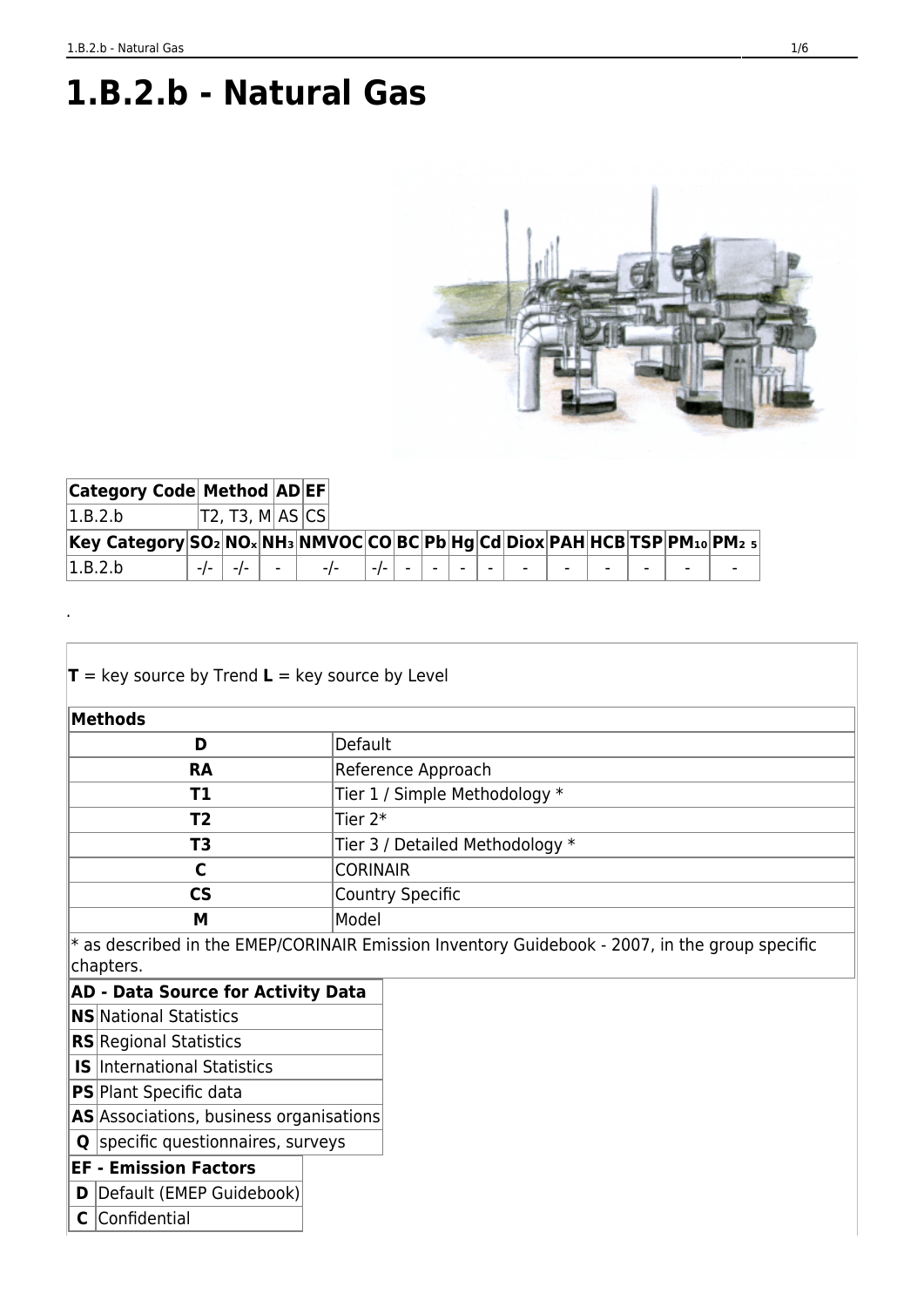| <b>EF - Emission Factors</b> |  |  |  |  |  |  |  |  |  |
|------------------------------|--|--|--|--|--|--|--|--|--|
| <b>CS</b> Country Specific   |  |  |  |  |  |  |  |  |  |
| PS Plant Specific data       |  |  |  |  |  |  |  |  |  |

# **1.B.2.b.i - Exploration**

Source category 1.B.2.b.i is considered together with source category 1.B.2.a.i (Oil, exploration). Consequently, the aggregated, non-subdivided data of 1.B.2.b.i are included in source category 1.B.2.a.i.

### **1.B.2.b.ii - Production**

The emissions of source category 1.B.2.b.ii consist of emissions related to production. Since 1998, the Federal Association of the Natural gas, Oil and Geothermal Energy Industries (BVEG) has determined the emissions from production and published the relevant data in its statistical report.

| activity data                                                                 | Unit   |                                  |  |              | $ 1990 1995 2000 2005 2010 2015 2018 2019 $ |  |     |     |
|-------------------------------------------------------------------------------|--------|----------------------------------|--|--------------|---------------------------------------------|--|-----|-----|
| produced quantities of natural gas Billion $m^3$ 15.3 19.1 20.1 18.8 12.7 8.6 |        |                                  |  |              |                                             |  | 6.3 | 6.1 |
| Source of emission factor Substance Unit                                      |        |                                  |  | $\sf{Value}$ |                                             |  |     |     |
| Natural gas production                                                        | INMVOC | $\log$ 1000 m <sup>3</sup> 0.005 |  |              |                                             |  |     |     |

# **1.B.2.b.iii - Processing**

<span id="page-1-0"></span>The emissions of this category consist of emissions from the activities of pretreatment and processing. After being brought up from underground reserves, natural gas is first treated in drying and processing plants. As a rule, such pretreatment of the natural gas takes place in facilities located directly at the pumping stations. Such processes separate out associated water from reserves, along with liquid hydrocarbons and various solids. Glycol is then used to remove the water vapour remaining in the gas (p. 25)<sup>1</sup>. Natural gas dehydration systems are closed systems. For safety reasons, all of such a system's overpressure protection devices are integrated within a flare system. When such protection devices are triggered, the surplus gas is guided to a flarehead, where it can be safely burned. After drying, the natural gas is ready for sale and can be delivered to customers directly, via pipelines  $^{2}$ . The relevant quantities of flared gas are reported under 1.B.2.c. The natural gas drawn from Germany's Zechstein geological formation contains hydrogen sulphide. In this original state, the gas – known as "sour gas" – has to be subjected to special treatment. Due to the hazardousness of hydrogen sulphide, this gas is transported via separate, specially protected pipelines to German processing plants that wash out its hydrogen sulphide via chemical and physical processes. About 40 % of the natural gas extracted in Germany is sour gas  $3$ . The natural gas that leaves processing plants is ready for use. The hydrogen sulphide is converted into elementary sulphur and is used primarily by the chemical industry, as a basic raw material.

<span id="page-1-2"></span><span id="page-1-1"></span>

|                                                   |  | $ Unit 1990 1995 2000 2005 2010 2015 2018 2019 $ |  |  |     |     |
|---------------------------------------------------|--|--------------------------------------------------|--|--|-----|-----|
| Sulphur production from natural gas<br>production |  | $915 1,053 1,100 1,050$ 832 628                  |  |  | 420 | 460 |

For processing of sour gas, data of the BVEG (the former WEG) for the period since 2000 are used. This data is the result of the BVEG members' own measurements and calculations. For calculation of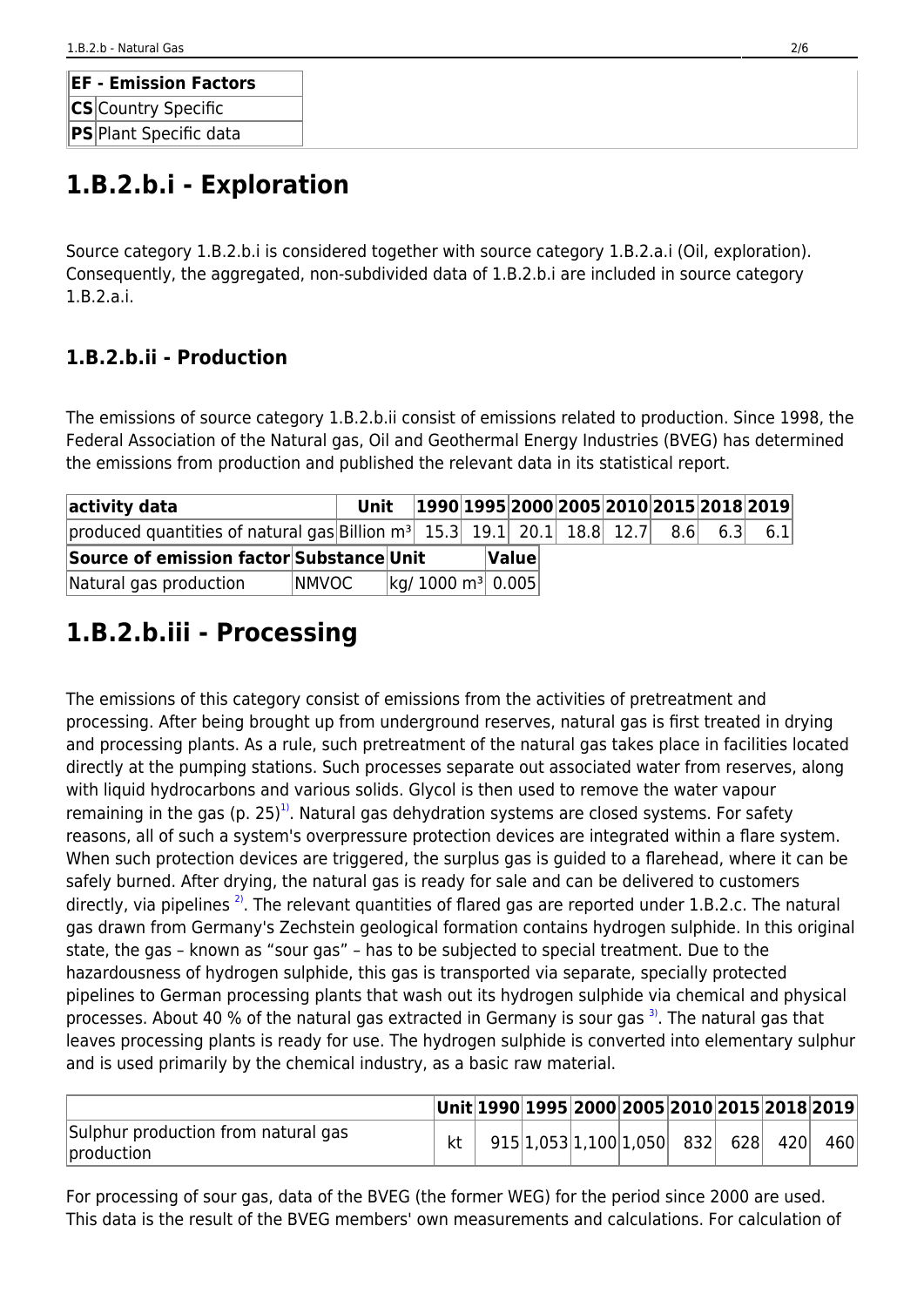| Source of emission factor Substance |                       | Unit                          | $\left $ Value $\right $ |
|-------------------------------------|-----------------------|-------------------------------|--------------------------|
| Treatment of sour gas               | <b>NMVOC</b>          | kg/ 1000 m <sup>3</sup> 0.004 |                          |
| Treatment of sour gas               | CO                    | kg/ 1000 m <sup>3</sup> 0.043 |                          |
| Treatment of sour gas               | <b>NO<sub>x</sub></b> | kg/ 1000 m <sup>3</sup> 0.011 |                          |
| Treatment of sour gas               | S <sub>02</sub>       | kg/ 1000 m <sup>3</sup> 0.14  |                          |

emissions from sour-gas processing, a split factor of 0.4 relative to the activity data is applied. That split factor is based on the WEG report [1] on sour-gas processing.

# **1.B.2.b.iv - Transmission**

This source category's emissions consist of emissions from activities of gas producers and suppliers. In Germany, natural gas is transported from production and processing companies/plants to gas suppliers and other processors. In addition, natural gas is imported and transmitted via long-distance pipelines. Almost all of the pipelines used to transmit natural gas are steel pipelines  $4$ .

<span id="page-2-3"></span><span id="page-2-2"></span><span id="page-2-0"></span>One important emissions pathway consists of the compressors that are used to maintain pressure in pipelines. They are spaced at intervals of about 100 km along lines <sup>[5\)](#page-5-3)</sup>. At present, the compressors involved have a total power output of about 2,585 MW  $^{6}$ . The pipelines are also fitted with shut-off devices (sliding sleeves), which are safety mechanisms located at intervals of about 30 km along high-pressure pipelines, and with systems for regulating and measuring gas pressure.

In pipeline inspection and cleaning, tools known as pipeline inspection gauges ("pigs") are used. In a pipeline system, a pig moves, driven by the gas flow, from a launching station to a receiving station (pig trap). Systems for launching and catching pigs can be either fixed or portable. Small quantities of methane are emitted in both insertion and removal of pigs. In addition, pig traps can develop leaks. Normally, however, such traps are regularly monitored for leaks and repaired as necessary. Not all types of pipelines can be pigged; diameter reductions, isolation valves, bends, etc. in pipelines can block pigs. These emissions have been estimated in the framework of a study carried out by the firm of DBI Gas- und Umwelttechnik GmbH<sup>7</sup>.

<span id="page-2-4"></span>

|                                     | Unit                   |     |     |      |      |      |      |      | 1990   1995   2000   2005   2010   2015   2018   2019       |
|-------------------------------------|------------------------|-----|-----|------|------|------|------|------|-------------------------------------------------------------|
| Length of transmission<br>pipelines | km                     |     |     |      |      |      |      |      | $ 22,696 28,671 32,214 34,086 35,503 34,270 34,996 34,476 $ |
| Cavern reservoirs                   | Billion m <sup>3</sup> | 2.8 | 4.8 | 6.1  | 6.8  | 9.2  | 14.3 | 12.4 | 15.3                                                        |
| Porous-rock reservoirs              | Billion m <sup>3</sup> | 5.2 | 8.5 | 12.5 | 12.4 | 12.1 | 9.8  | 9.1  | 8.6                                                         |

Most of the gas extracted in Germany is moved via pipelines from gas fields and their pumping stations (either on land or off the coast). Imported gas is also transported mainly via pipelines.

<span id="page-2-5"></span>The emission factor for underground natural gas storage was derived via surveys of operators and analysis of statistics on accidents / incidents  $\frac{8}{2}$ , and it is valid for porous storage and cavern-storage facilities. It is seen as very conservative. The emission factor for the compressor systems and the sliding sleeve hubs has been obtained from the research project <sup>9</sup>.

<span id="page-2-1"></span>

| Source of emission factor            | <b>Substance</b> | Unit              | Value |
|--------------------------------------|------------------|-------------------|-------|
| Long-distance high-pressure pipeline | <b>NMVOC</b>     | kg/km             | 3,973 |
| Compressors                          | <b>NMVOC</b>     | kg/MW             | 550   |
| Sliding sleeve hub                   | <b>NMVOC</b>     | kq/m <sup>3</sup> | 825   |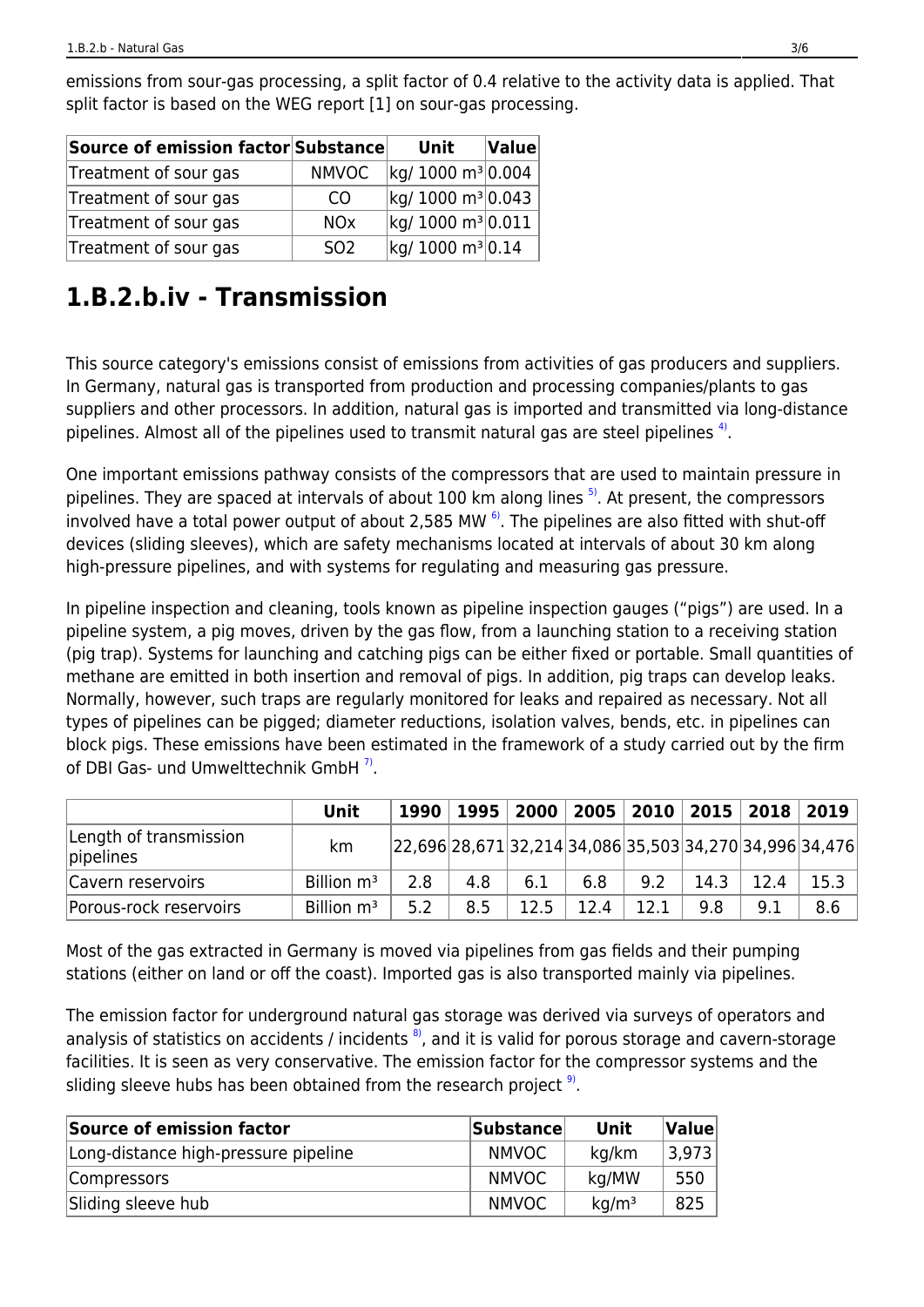| Source of emission factor                         | <b>Substancel</b> | Unit                             | Value |
|---------------------------------------------------|-------------------|----------------------------------|-------|
| Systems for regulating and measuring gas pressure | <b>NMVOC</b>      | kg/No                            | 13,7  |
| Cavern reservoirs                                 | <b>NMVOC</b>      | $\log$ 1000 m <sup>3</sup> 0,001 |       |
| Porous-rock reservoirs                            | NMVOC             | $\log$ 1000 m <sup>3</sup> 0,001 |       |

# **1.B.2.b.v - Distribution**

The emissions caused by gas distribution have decreased slightly, even though gas throughput has increased considerably and the distribution network has been enlarged considerably with respect to its size in 1990. One important reason for this improvement is that the gas-distribution network has been modernised, especially in eastern Germany. In particular, the share of grey cast-iron lines in the low-pressure network has been reduced, with such lines being supplanted by low-emissions plastic pipelines. Another reason for the reduction is that fugitive losses in distribution have been reduced through a range of technical improvements (tightly sealing fittings such as flanges, valves, pumps, compressors) undertaken in keeping with emissions-control provisions in relevant regulations (TA Luft (1986) and TA Luft (2002)).

|                                            | ∣Unit∣ | 1990                                                              | 1995 | 2000 | 2005 | 2010 | 2015 | 2018 | 2019                                     |
|--------------------------------------------|--------|-------------------------------------------------------------------|------|------|------|------|------|------|------------------------------------------|
| Distribution network of<br>natural gas     |        | km 246,710 366,987 362,388 402,391 471,886 474,57 488,292 493,175 |      |      |      |      |      |      |                                          |
| Number of natural-gas-<br>powered vehicles | No     | $-1$                                                              | $-1$ |      |      |      |      |      | 7,500 28,500 90,000 97,804 96,531 98,460 |

#### **Pipeline network**

<span id="page-3-2"></span>The calculation was carried out using the Tier 3 method, on the basis of the available network statistics of the German Association of Energy and Water Industries (BDEW)<sup>[10\)](#page-5-7)</sup> and of own surveys. In the early 1990s, emissions from distribution of town gas were also taken into account in calculations. In 1990, the town gas distribution network accounted for a total of 16 % of the entire gas network. Of that share, 15 % consisted of grey cast-iron lines and 85 % consisted of steel and ductile cast-iron lines. The emission factors for the distribution network were verified in 2012  $^{11)}$  $^{11)}$  $^{11)}$  and 2014  $^{12}$ .

#### <span id="page-3-3"></span>**Storage reservoirs**

Man-made above-ground storage facilities, for storage of medium-sized quantities of natural gas, help meet and balance rapid fluctuations in demand. In Germany, spherical and pipe storage tanks, and other types of low-pressure containers, are used for this purpose. Results from a relevant research project<sup>[13\)](#page-5-6)</sup> have made it possible to derive new country-specific emission factors for this area. The emissions have been calculated in accordance with the Tier 2 method.

#### <span id="page-3-0"></span>**Natural-gas-powered vehicles, and CNG fuelling stations**

<span id="page-3-1"></span>Use of vehicles running on natural gas continues to increase in Germany. Such vehicles are refuelled at CNG fuelling stations connected to the public gas network. In such refuelling, compressors move gas from high-pressure on-site tanks. Some 900 CNG fuelling stations are now in operation nationwide  $14$ ). In keeping with the stringent safety standards applying to refuelling operations and to the tanks themselves, the pertinent emissions are very low. In the main, emissions result via tank pressure tests and emptying processes.

#### **Liquefied natural gas (LNG)**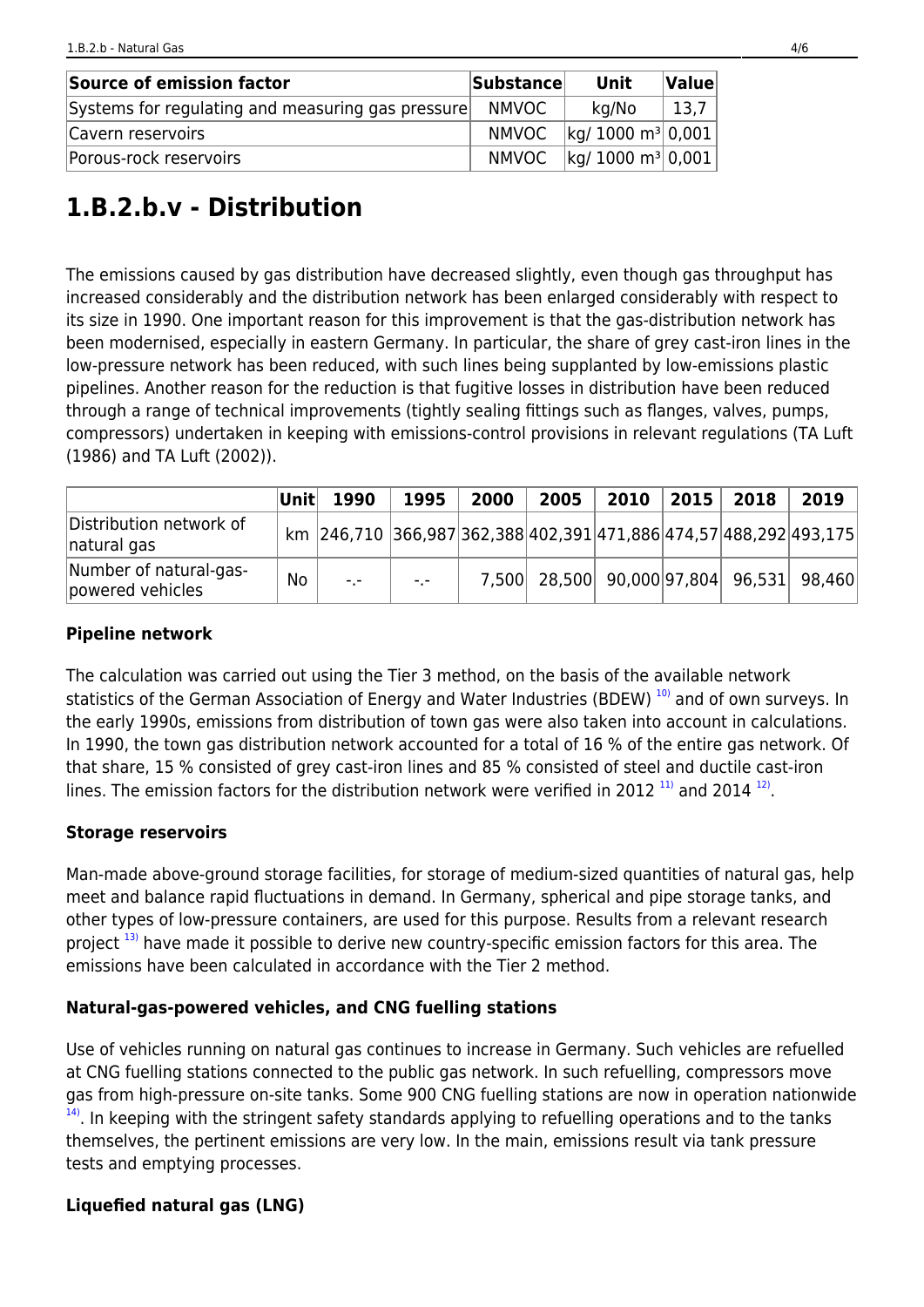<span id="page-4-0"></span>Natural gas can be liquefied, at a temperature of -161°C, for ease of transport. The liquefaction process is highly energy-intensive, however, and is normally used only in connection with long-distance transports. Germany has no LNG terminals at present <sup>[15\)](#page-5-6)</sup>. Gas imports arrive mostly in gaseous form, via long-distance pipelines, and they are included in 1.B.2.b.iv. Germany now has one natural gas liquefaction facility and two satellite LNG storage facilities. Since the storage and transfer processes at those facilities are subject to the most stringent standards possible, emissions there can be ruled out. Gas can escape only in connection with maintenance work, and the gas quantities involved are extremely small. The quantities do not exceed more than a few hundred kilograms  $^{16}$ .

<span id="page-4-1"></span>

| <b>Source of emission factor</b>                             | <b>Substance</b> | Unit                                                                                   | Value                |
|--------------------------------------------------------------|------------------|----------------------------------------------------------------------------------------|----------------------|
| Low-pressure pipeline made of steel and ductile cast iron    | <b>NMVOC</b>     | kg/km                                                                                  | 9.3                  |
| Low-pressure plastic pipeline                                | <b>NMVOC</b>     | kg/km                                                                                  | 1,275                |
| Low-pressure grey-cast-iron pipeline                         | <b>NMVOC</b>     | kg/km                                                                                  | $\vert 11.125 \vert$ |
| Medium-pressure pipeline made of steel and ductile cast iron | <b>NMVOC</b>     | kg/km                                                                                  | 5,175                |
| Medium-pressure plastic pipeline                             | <b>NMVOC</b>     | kg/km                                                                                  | 0.7                  |
| High-pressure pipeline made of steel and ductile cast iron   | <b>NMVOC</b>     | kg/km                                                                                  | 1.55                 |
| High-pressure plastic pipeline                               | <b>NMVOC</b>     | kg/km                                                                                  | 0.008                |
| Above-ground storage facilities                              | <b>NMVOC</b>     | $\left\vert \mathsf{kq}\mathsf{/1000~m^3}\right\vert$ 0.125 $\left\vert \right\rangle$ |                      |

In the 1990s, town gas (=coal gas) was supplied to households via distribution systems in East Germany and West-Berlin. The composition of coal gas varied in the different regions, consisting of hydrogen, carbon monoxide, methane and nitrogene.

### **1.B.2.b.vi - Post-Meter Emissions**

<span id="page-4-2"></span>The category describes emissions from leakage in the industrial sector and in the residential and institutional/commercial sectors. The activity data is based on results of the German Association of Energy and Water Industries (BDEW)<sup>[17\)](#page-5-7)</sup> and of own surveys. The BDEW gas statistics appear with a time lag of up to three years. Data of the Working Group on Energy Balances (AGEB) [18\)](#page-5-10) is used to bridge the resulting gap.

<span id="page-4-3"></span>

| activity data                                                          |                                                              |  |  |  | Unit 1990 1995 2000 2005 2010 2015 2018 2019        |
|------------------------------------------------------------------------|--------------------------------------------------------------|--|--|--|-----------------------------------------------------|
| Gas meters in the residential and<br>institutional / commercial sector | Million  10.3   12.7   12.8   13.3   12.9   13   13.1   13.1 |  |  |  |                                                     |
| Energy consumption of the industry                                     |                                                              |  |  |  | TWh   323   361   370   399   335   377   391 426.5 |

<span id="page-4-5"></span><span id="page-4-4"></span>The emission factors are country-specific, and they were determined via the research project "Methane emissions via gas use in Germany from 1990 to 1997, with an outlook for 2010" ( Methanemissionen durch den Einsatz von Gas in Deutschland von 1990 bis 1997 mit einem Ausblick auf 2010) Fraunhofer ISI (2000)<sup>[19\)](#page-5-11)</sup>. Pursuant to Arbeitsblatt [Worksheet] G 600(Technische Regel fuer Gasinstallationen<sup>[20\)](#page-5-12)</sup> of the German Technical and Scientific Association for Gas and Water (DVGW), a leakage rate of 0-1 l CH4/h has no affect on an installation's functionality. When a leak test shows that an installation is leaking a rate higher than that figure, the installation has to be repaired within the short term. National experts thus consider a value of 2  $m<sup>3</sup>$  CH4/year to be suitable. To receive appropriate NMVOC emission factors the gas composition was considered.